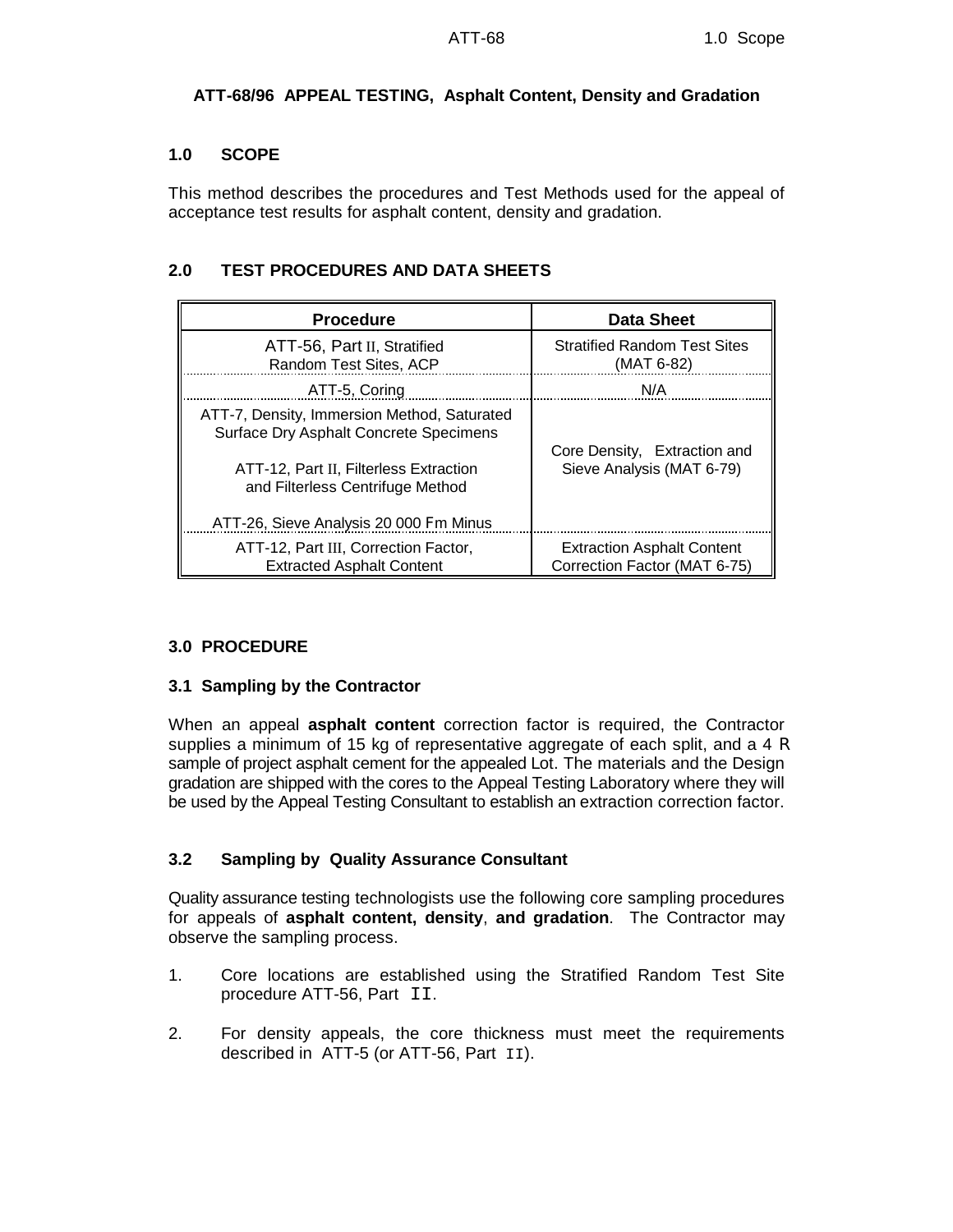- 3. For asphalt content or gradation appeals, sufficient cores are taken at the same location, to provide the Appeal Testing Laboratory with a minimum 2000 g extraction sample. This is the weight after trimming and removing the cut rock, as described in ATT-12, Part II. Cores for asphalt content appeals taken on bottom lifts over crackfiller, are discarded and recored.
- 4. For each cored specimen, a saw is used to separate the layer to be tested from other pavement layers and to remove all tack.
- 5. Each layer to be tested is identified by segment number only and placed in an appeal testing shipping box.
- 6. The cores, aggregate and asphalt cement samples (if applicable), are then submitted to the Appeal Laboratory. A completed Stratified Random Test Sites form (MAT 6-82), is included with the cores.

## **3.3 Density Appeal Testing**

1. Each core is processed using the procedure for core density (ATT-7).

## **3.4 Asphalt Content Appeal Testing**

1. The asphalt content is determined for each segment in accordance with test method ATT-12, Part II, Filterless Extraction and Filterless Centrifuge Method.

If there is more than one core for a segment, the cores are heated and trimmed to remove the cut rock portions. The remaining uncut rock portions of the segment cores are combined and processed.

2. An asphalt correction factor is determined using test method ATT-12, Part III, CORRECTION FACTOR, Extracted Asphalt Content. The average (uncorrected) extraction asphalt content of the five samples is used as the Target Asphalt Content. Five samples are required to establish a correction factor.

This correction factor is applied to the extracted asphalt content to correct for asphalt binder loss due to absorption by the aggregate.

3. The gradation of each extracted sample is determined according to ATT-26, SIEVE ANALYSIS, 20 000 Fm MINUS AGGREGATE.

# **3.5 Gradation Appeal Testing**

1. Repeat steps 1 and 3 of Section 3.4 above.